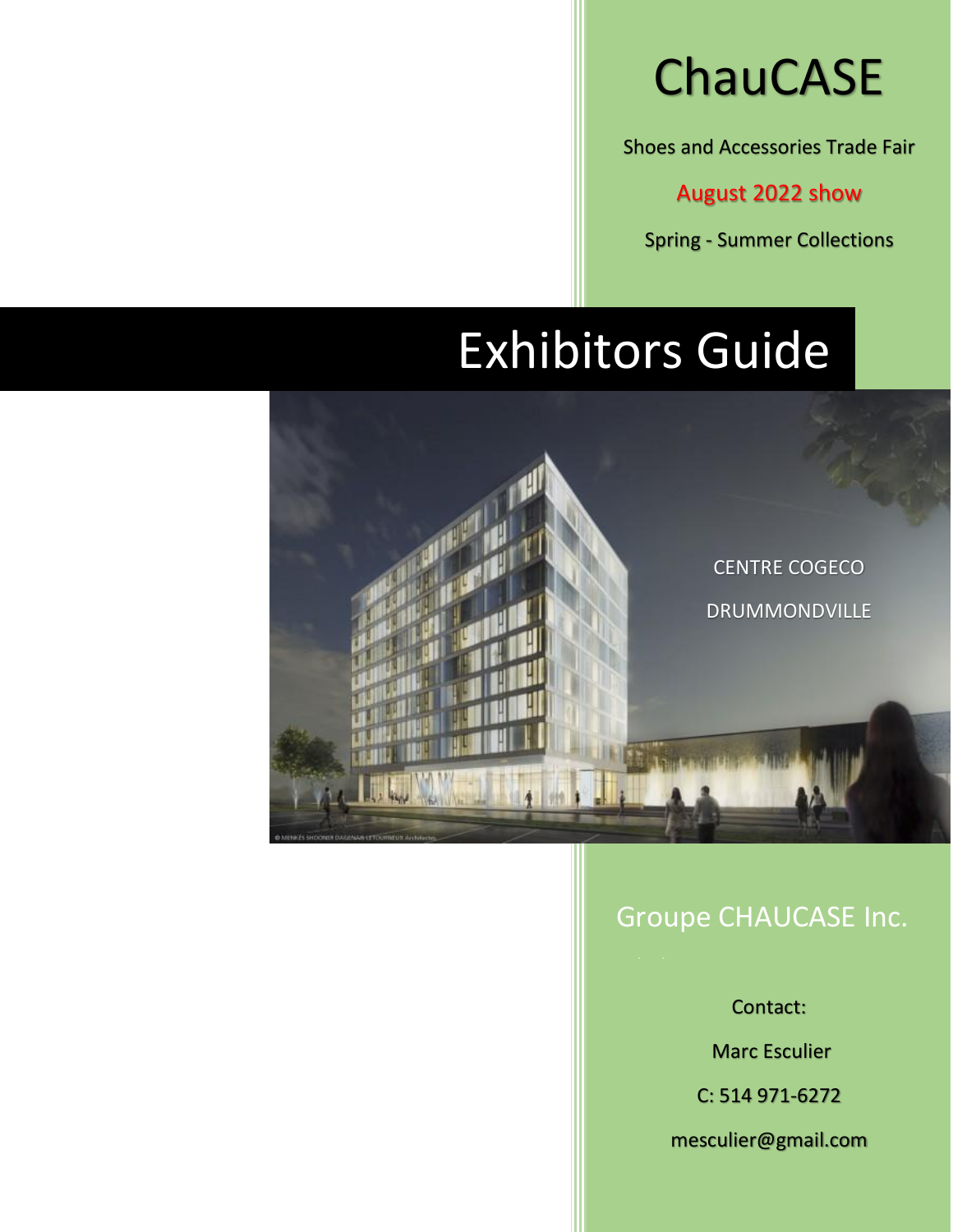# Table of content

| Hôtel le Dauphin, Best Western Plus Hôtel Universel Error! Bookmark not defined. |  |
|----------------------------------------------------------------------------------|--|
|                                                                                  |  |
|                                                                                  |  |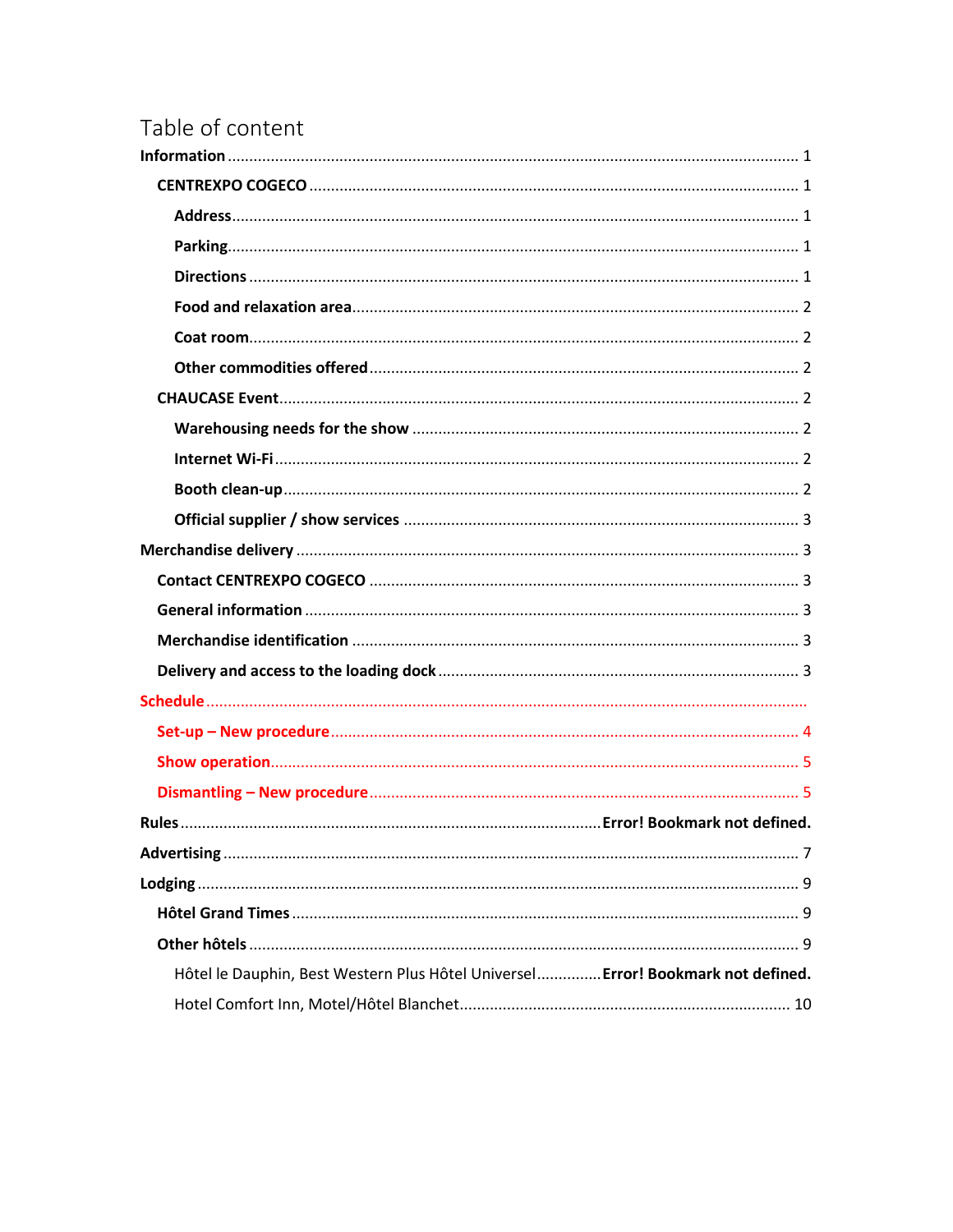# <span id="page-2-1"></span><span id="page-2-0"></span>Information CENTREXPO COGECO

# <span id="page-2-2"></span>Address

550, Saint-Amant street, Drummondville (Québec) J2C 6E3

# <span id="page-2-3"></span>Parking

1 200 free parking spaces available for visitors and exhibitors

# <span id="page-2-4"></span>**Directions**

### *From highway 20*

- In Drummondville, take exit 177 in the direction of the Boulevard Saint-Joseph/QC-143 S
- From Montreal, turn right on St-Joseph Blvd.
- From Quebec City, turn left on St-Joseph Blvd.
- Turn left onto René-Lévesque boulevard
- Turn right onto boulevard of the pines
- Take the  $2<sup>e</sup>$  entrance for access to the main parking lot

# *From highway 55 north*

- Follow Highway 55 N
- Take the exit 128 for Highway 20 E / highway 55 N in the direction of Quebec
- Follow Highway 20 E
- At Drummondville, take the exit 177 in the direction of the Boulevard Saint-Joseph/QC-143 S
- Turn right on St-Joseph Blvd.
- Turn left on René-Lévesque boulevard
- Turn right onto boulevard of the pines
- Take the  $2^e$  entrance for access to the main parking lot

# *From highway 55 south*

- Follow Hwy 55 S
- Take the exit 145 to join Hwy 20 W in the direction of Drummondville/Montréal
- Follow Hwy 20 W
- At Drummondville, take the exit 177 in the direction of the Boulevard Saint-Joseph/QC-143 S
- Turn left on St-Joseph Blvd.
- Turn left on René-Lévesque boulevard
- Turn right onto boulevard of the pines; Take  $2^{nd}$  entrance to access the main parking lot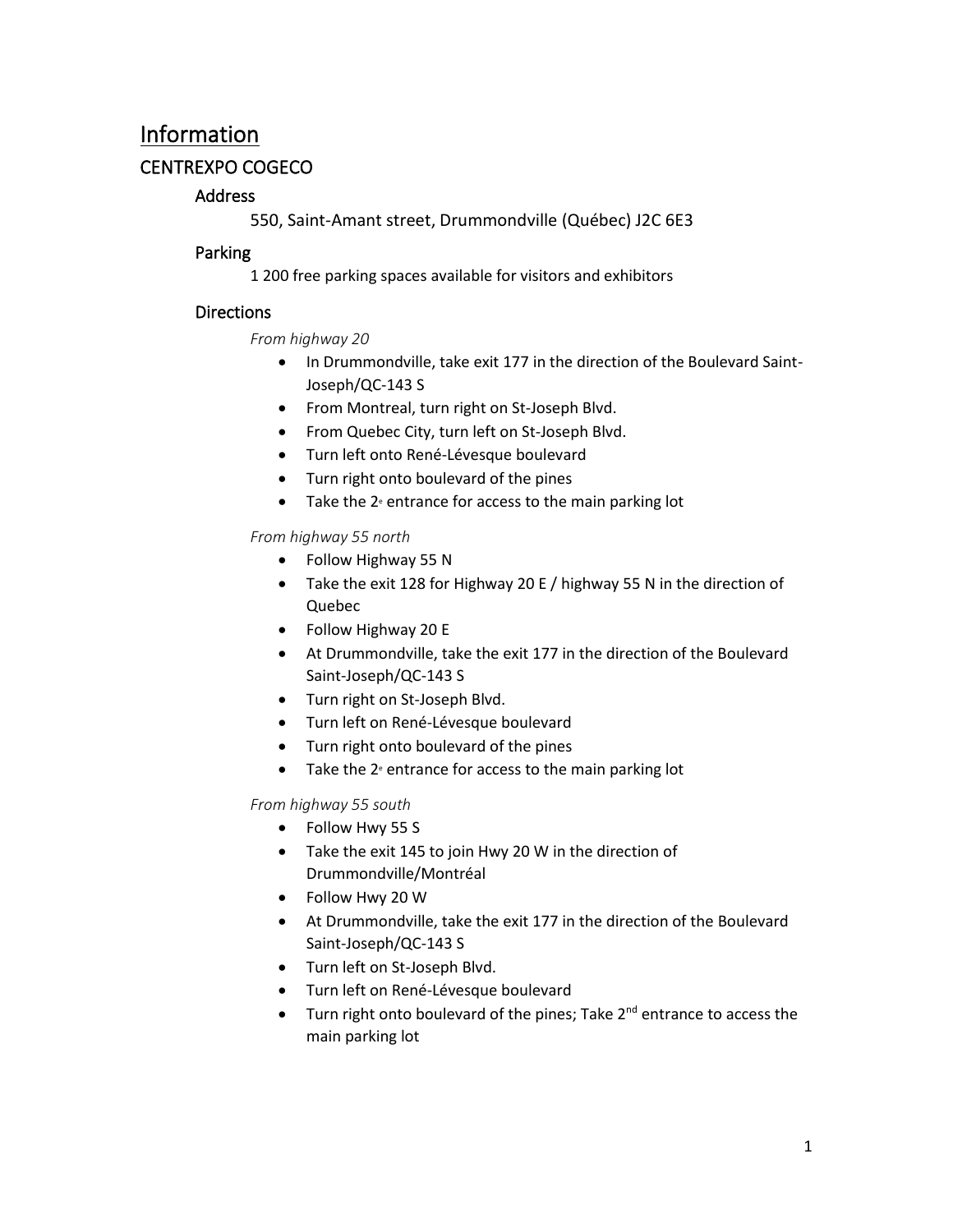## <span id="page-3-0"></span>Food and relaxation area

- Restaurant with 250 places adjacent to the lobby
- Bars in the Lobby signature and in the exhibition halls
- Snack bar located in the exhibition halls

#### <span id="page-3-1"></span>Coat room

Coat room service is available and operating hours vary with each event.

## <span id="page-3-2"></span>Other commodities offered

- Elevator in the center of the lobby to access the  $2<sup>nd</sup>$  floor boardrooms as well as the Grand Times Hotel.
- Baby feeding room of 100 square feet
- First-Aid room

# <span id="page-3-4"></span><span id="page-3-3"></span>CHAUCASE Event

### Warehousing needs for the show

After the set-up, any exhibitor who wish to warehouse some material, must identify the merchandise and leave it at the area of the loading dock reserved for the show.

By respect for your colleagues and visitors still on the floor, it is not permitted to begin dismantling of a booth before 16:00, the official closure of the show. As soon as the carpets in the isles have been removed, the loading dock doors will be opened to give access to you warehoused merchandise.

All material left behind will be handled and shipped to the owner of the material by the official carrier of CENTREXPO COGECO Drummondville and all the costs associated with this situation will be invoiced to the owner of the material.

#### <span id="page-3-5"></span>Internet Wi-Fi

Included in the cost of the booth space rental. The connection information will be given out at the show or before if available.

#### <span id="page-3-6"></span>Booth clean-up

Please note that you are responsible for the clean-up of your booth. Should you wish to outsource a service, enquire with CENTREXPO COGECO.

#### **Registration / Badges**

Every representative or assistant must be registered and have paid the registration fees to be admitted at the show.

- Badges must be worn at all times by all participants during the show.
- The show is not opened to the public and it is your entry pass to the show.
- The entry pass (badge) will be emailed to you for printing. A badge holder will be available at the show. (please do not forget your pass)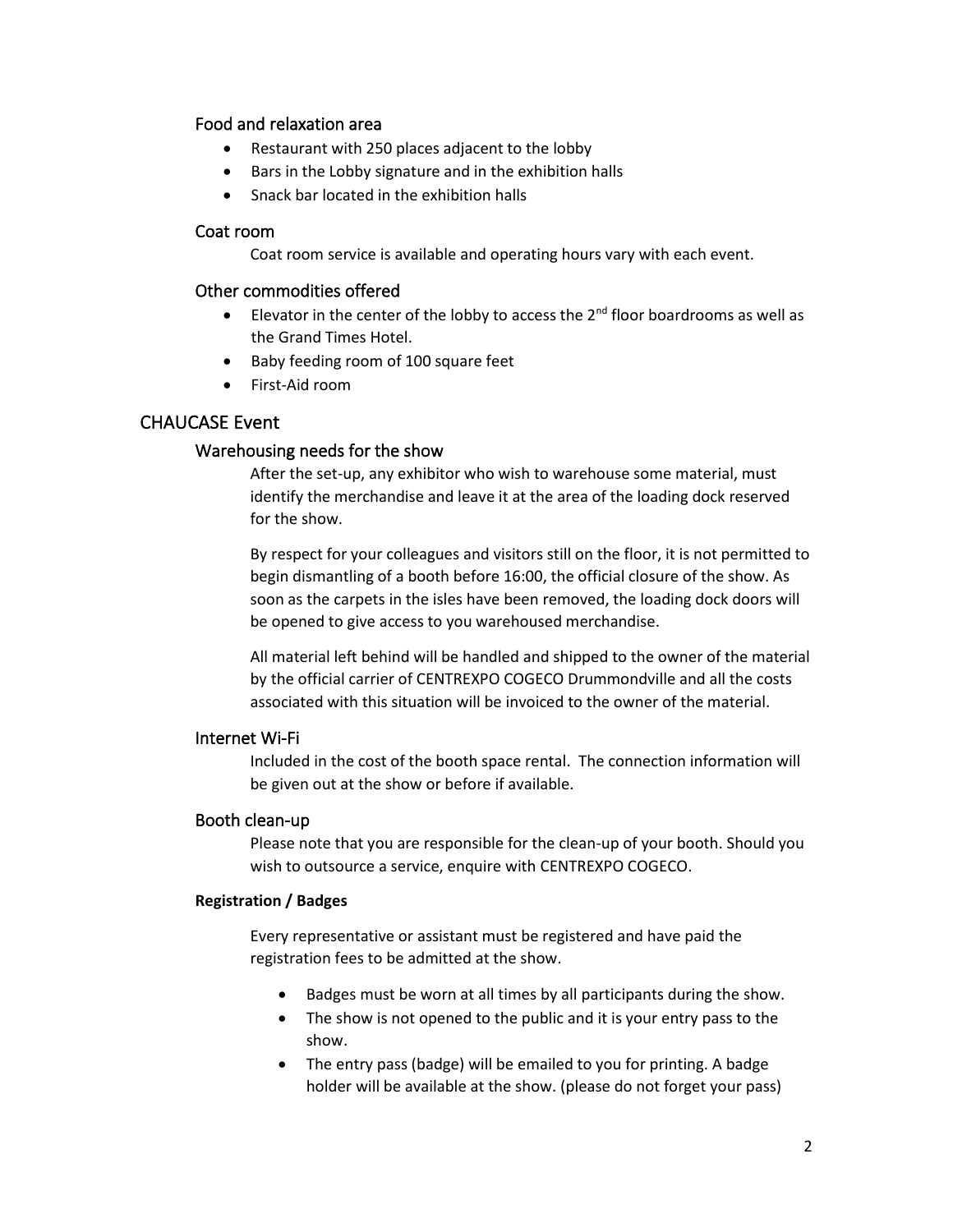## <span id="page-4-0"></span>Official supplier / show services

A 3 year agreement is in place between Groupe CHAUCASE and Media Systems thus ensuring price stability. Media Systems is the official supplier (not exclusive) for booth accessory rental. It is possible to fill last minute needs such as tables, chairs, etc., but late request prices may apply. Contact: Hélène Brosseau Tel: 514 862-2634 – [hbrosseau@mediasystems.ca](mailto:hbrosseau@mediasystems.ca) or Stéphanie Perrault 514 862-0311

# <span id="page-4-1"></span>Merchandise delivery

# <span id="page-4-2"></span>Contact CENTREXPO COGECO

Daniel Lagueux 1-819-477-5880 d.lagueux@centrexpocogeco.ca

# <span id="page-4-3"></span>General information

Every day between 8:00 am and 6:00 pm

No merchandise will be accepted the day before the set-up day unless pre-approved by CENTREXPO COGECO.

Parking in the loading dock area is not permitted and can result in the vehicle being towed. Only vehicles with the purpose of delivery or pick up of merchandise are allowed

Trucks and trailers must not exceed 10' high an 8'6' wide.

# <span id="page-4-4"></span>Merchandise identification

- Coordinates of the contact person
- Address for delivery : CENTREXPO COGECO Drummondville 550, rue Saint-Amant Drummondville (Québec) J2C 6E3
- Rear entrance (loading dock)
- Name of the exhibiting company
- Booth number
- Name of the person responsible and telephone number

# <span id="page-4-5"></span>Delivery and access to the loading dock

- Off Pins street
- Take 1<sup>st</sup> entrance to access loading dock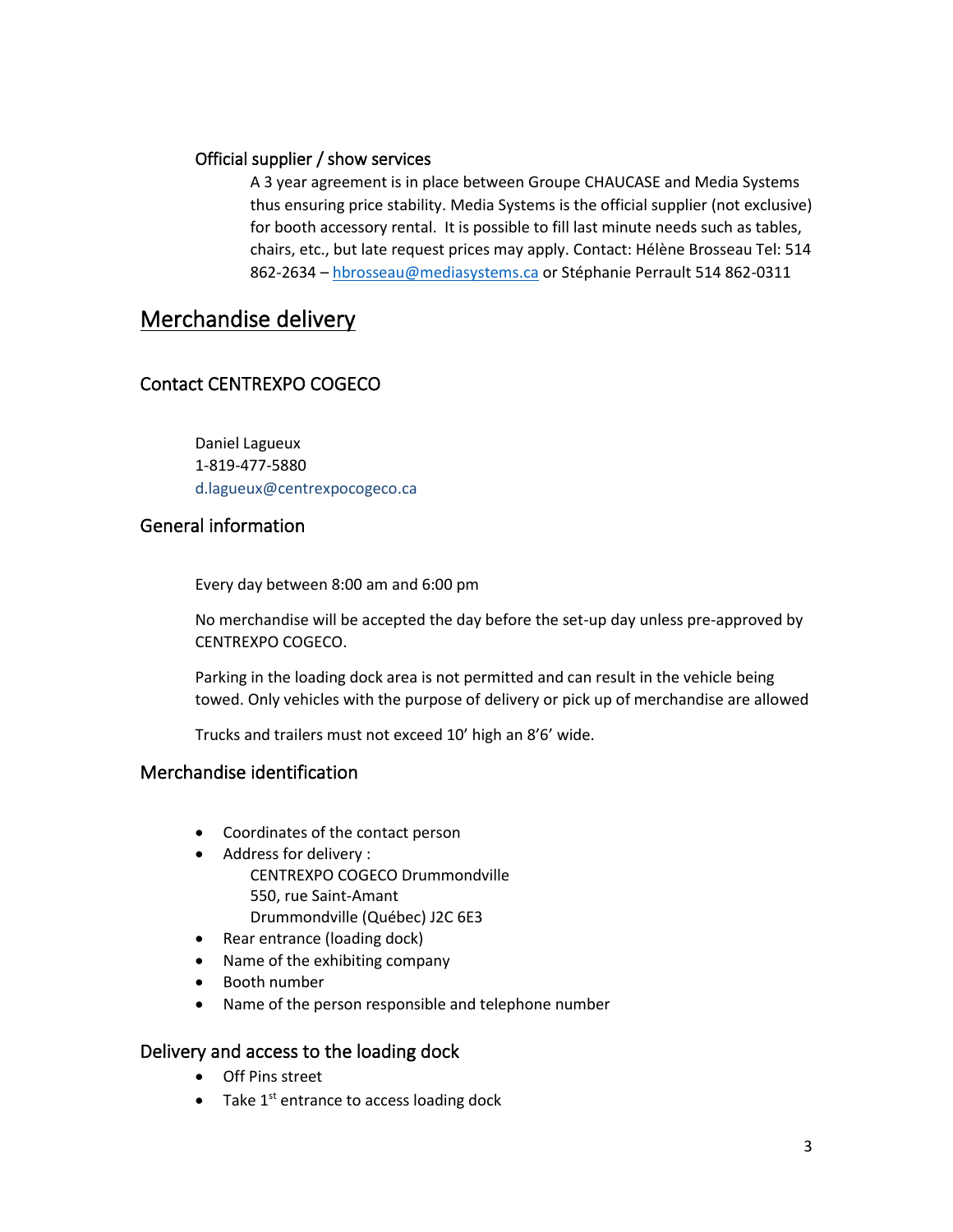# New procedure:

The show history indicates the need for the introduction of new procedures to ensure an orderly process of assembly and dismantling period.

# <span id="page-5-0"></span>**Arrival day - Set-up of the show**

Monday August 1st, 2022 from 7:30 am and ending at 7:00 pm

While a special permission for a special situation may be granted, booths set-up must be finalized by 6 p.m.

Exhibitors who install or deliver equipment without permission to the facility outside confirmed hours may be denied access to the site and/or charged a storage fee by CENTREXPO COGECO Drummondville.

# **Set-up day:**

**The loading dock is the only authorized entrance for any equipment intended for the installation of booths or display.**

**Exhibitors who must erect a booth that requires assembly, either by them or by a supplier other than Media System, will be assigned an appointment for access to the loading dock on the day of installation.**

**If you need a forklift or lift platform to equipment handling, please contact Denis Dion of Decor Experts Expo at 450-646-2251.**

**Exhibitors who have only suitcases or sample boxes will be able to arrive at the loading dock from 08:00 and will be assisted by Media System staff (2 people mandated by Groupe Chaucase to unpack the vehicle and bring the equipment at the appropriate booth.**

# **Storage:**

In a situation where there is a lack of storage space, trucks will be rented for the storage of suitcases or any other containers used for products displayed in booths. Pallets will be stored on the loading dock.

In both cases, no access to stored material will be allowed before the show closes on Thursday at 4:00 p.m.

IMPORTANT: Fire regulations prohibit the storage of suitcases or other containers behind curtains or other locations on the floor of the show. An inspection will be carried out once the set-up process is completed and any violation of this important regulation will result in these items being moved to storage as described above.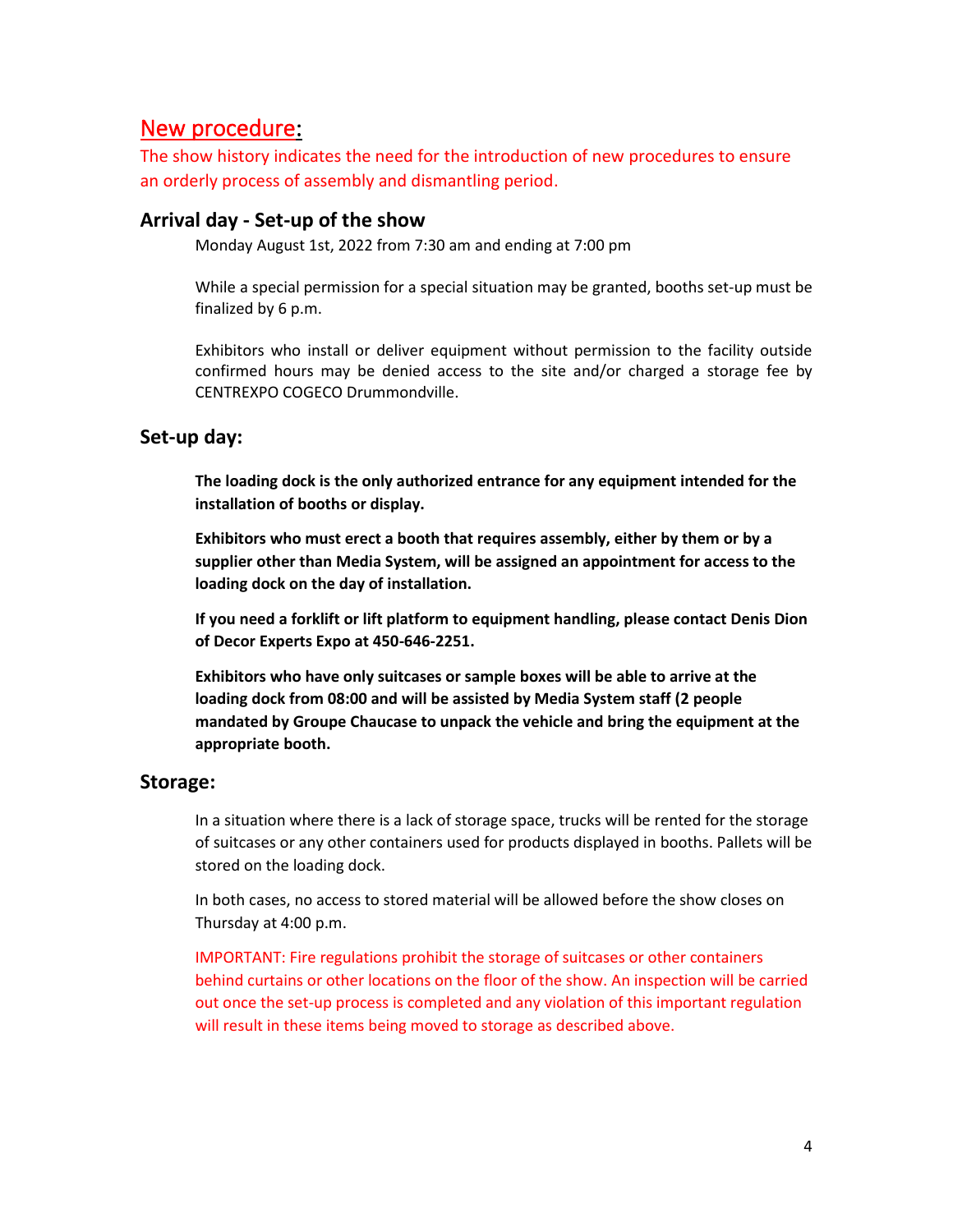# <span id="page-6-0"></span>Departure - Dismantling of the show

**Thursday, Thursday August 4th 2022: 4 p.m. to 24:00 p.m.**

**Media System Staff will coordinate the distribution of suitcases, boxes, etc., to exhibitors as the areas are clear of carpeting.**

**Out of respect for the other Exhibitors and for the customers who are still working with some of them, it is strictly forbidden to proceed with the dismantling of the booth before the official closing of the show, i.e. 4:00 p.m.**

**Violations of the dismantling time regulation may have consequences for future shows participation.**

#### **New procedure:**

**In the past, trucks were positioned in front of the loading dock doors awaiting dismantling of their booth, blocking the access to others who were ready to load up.**

**Access to the loading dock will be coordinated by Media System staff (mandated by Groupe Chaucase)**

**Exhibitors who require a team and/or truck for dismantling their booth will be allowed to access the loading dock with their truck only following proof to Media System staff that their booth is dismantled and products ready to be put in the truck.** 

**Exhibitors who only have suitcases etc., will be required to prove to The Media System staff that their booth is dismantled and the suitcases ready to bring to the loading dock. Media System staff will bring their suitcases etc. to the loading dock while the exhibitor picks up his vehicle.**

**Any material left at the loading dock site will be stored. Handling fees will be charged to the owner of the material unless there is a special agreement with CENTREXPO COGECO Drummondville.**

#### Show operating times:

|          |  |  | Official hours                                                    |  | Hours by appointment only |  |
|----------|--|--|-------------------------------------------------------------------|--|---------------------------|--|
| Tuesdav  |  |  | August $2^{nd}$ 2022: 9 am to 6 pm 7 am - 9 am 6 pm - 7 pm        |  |                           |  |
|          |  |  | Wednesday August $3rd$ 2022: 9 am to 6 pm 7 am - 9 am 6 pm - 7 pm |  |                           |  |
| Thursdav |  |  | August $4^{\text{th}}$ 2022: 8 am to 4 pm                         |  |                           |  |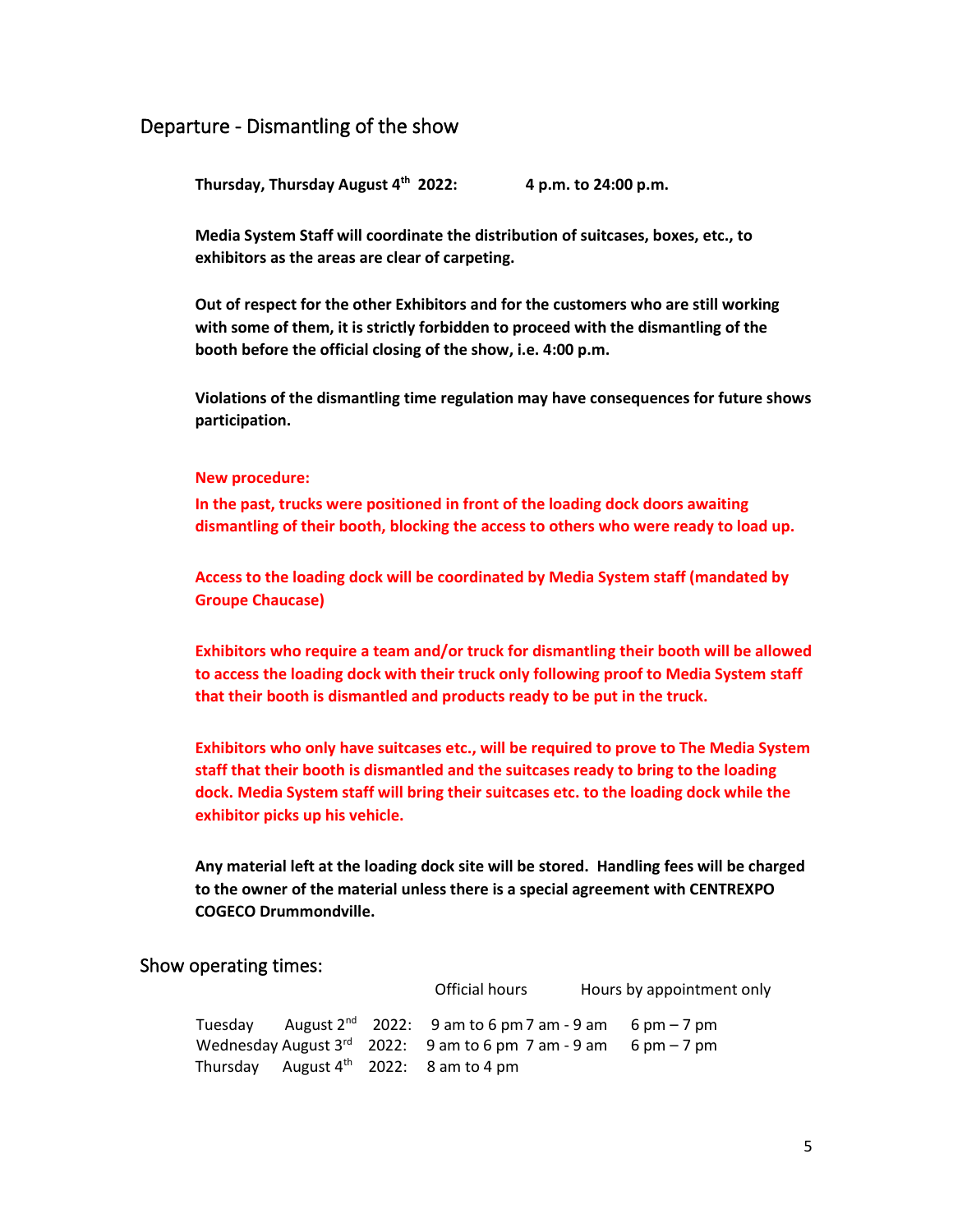# **Rules**

#### **Participation**

All Company representatives, regardless of title, can participate as an exhibitor at the CHAUCASE trade shows. The published cost of participation must be paid by all exhibitor participants. Covid 19 sanitary guidelines in effect must be respected.

#### **Late order**

Any order submitted after the published deadline will be accepted but must be paid immediately by credit card or bank transfer.

#### **Refund policy**

For financial contractual and administrative reasons, a refund will not apply for an exhibitor cancellation 45 days or less prior to the show - (Except due to circumstances assessed as being out of anyone's control by CHAUCASE Group Inc. thus resulting in a refund less an administration fee of \$200)

#### **Booths**

The size and price of booths are for multiples of 10' X 10'

#### **Space assignment**

The assignment will be determined primarily based on the planning needs of the exhibition floor. The Exhibitor's access to the Exhibition's participation under the terms and conditions of this contract is not guaranteed from one year to the next.

#### **Sublet**

The Exhibitor may not sublet the space or booth allocated to him or share it with one or other persons, physical or moral, without the consent of Groupe Chaucase Inc.

#### **Right to refuse**

CHAUCASE Group Inc reserves the right to refuse or not accept certain goods or persons, whose presence or behaviour may be considered prejudicial to the operation of the show.

#### **Set-up Day**

Set-up day will take place the day before the opening day of the show. The hours dedicated to this purpose will be as published but may vary from one show to another.

#### **Delivery during the show:**

Permitted, but no cart can be used on the aisle carpets.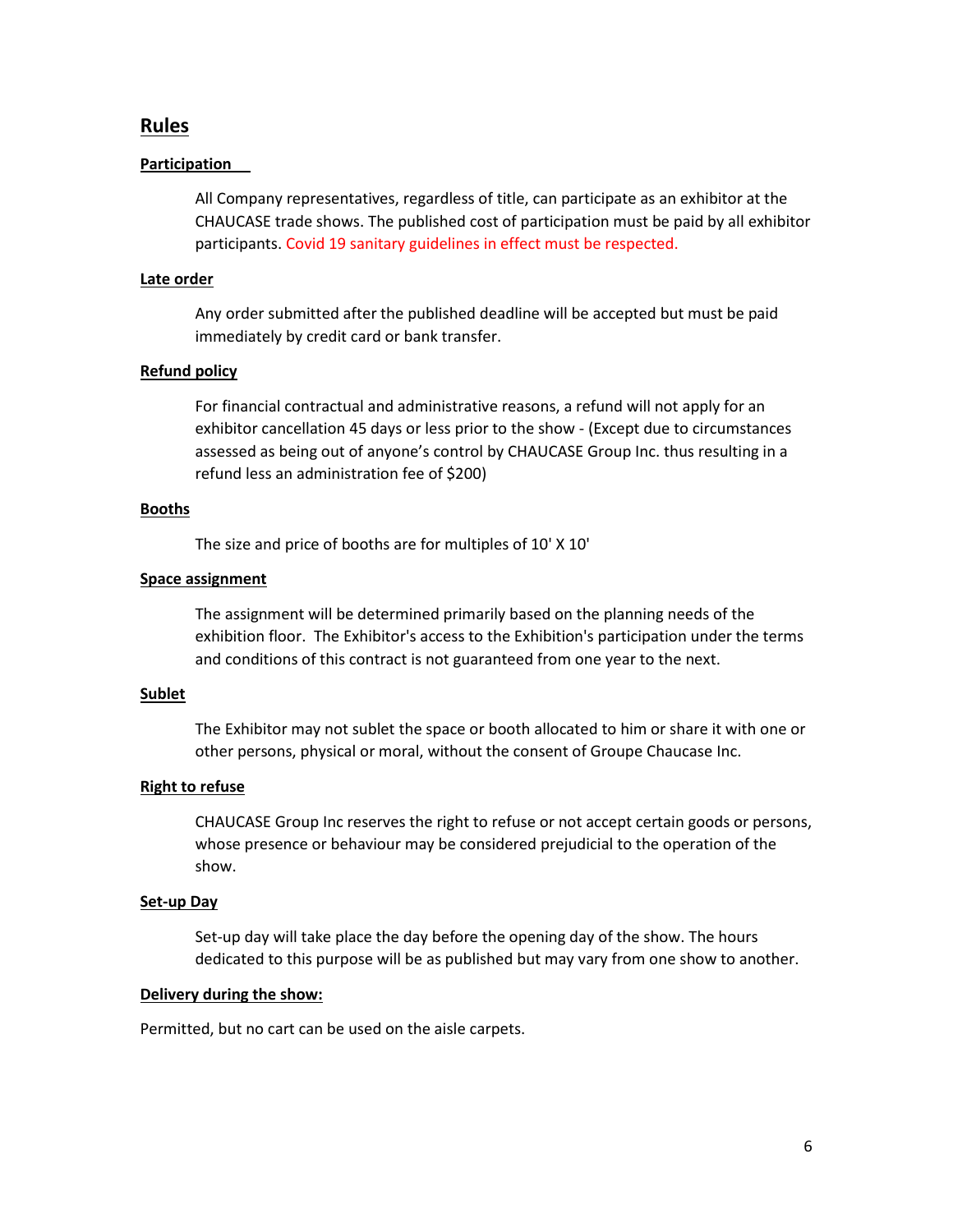#### *Show hours*

*The first two days are from 9am to 6pm and the last day is from 8am to 4pm. The period from 7 a.m. - 09:00 and from 6 p.m. to 7 p.m. is to accommodate appointments only and the presence of exhibitors is on a voluntary basis.*

#### *Entrance passes*

*The show is not open to the public so entrance passes must be shown to enter the show at all times for the purpose of identifying and logging in a participant.*

#### *Accessories and booth furniture*

*Any order given to the official supplier designated for the show (but not exclusive) before the deadline published by the show qualifies for a specified discount. Any booth must be separated from other booths by a curtain or a rigid wall.*

#### *Music*

*Is allowed in a booth but can not inconvenience other exhibitors.* 

#### *Food, beverage:*

*As a contractual obligation with the exclusive caterer, any food or beverage to be consumed on the site must come from the caterer contracted for the show or the snack bar of centrexpo COGECO. Centrexpo Cogeco cannot tolerate a breach of this contractual obligation which may result in legal proceedings between it and the caterer. Inspections will take place during the show in this regard.* 

#### *Liquor:*

*Centrexpo Cogeco must comply with the conditions imposed by the SAAQ which stipulate that any alcoholic beverage consumed on the site must come strictly from the Centrexpo Cogeco or its snack bar or risk suspension of the permit. Centrexpo Cogeco cannot tolerate a breach of this condition by the show participants and inspections will take place during the show in this regard.*

#### *Signs*

*All signs must be printed professionally.* 

#### *Solicitation*

*Solicitation is not permitted at the entrance or in the aisles of the show or food court*

#### *Dismantling - IMPORTANT Reminder*

*It is not permitted to dismantle its exhibition site before the published closing time of 4 p.m. (We count on your professionalism and respect for customers and other exhibitors). We do not wish to apply a suspension of participation. Permission may be granted for very special cases.*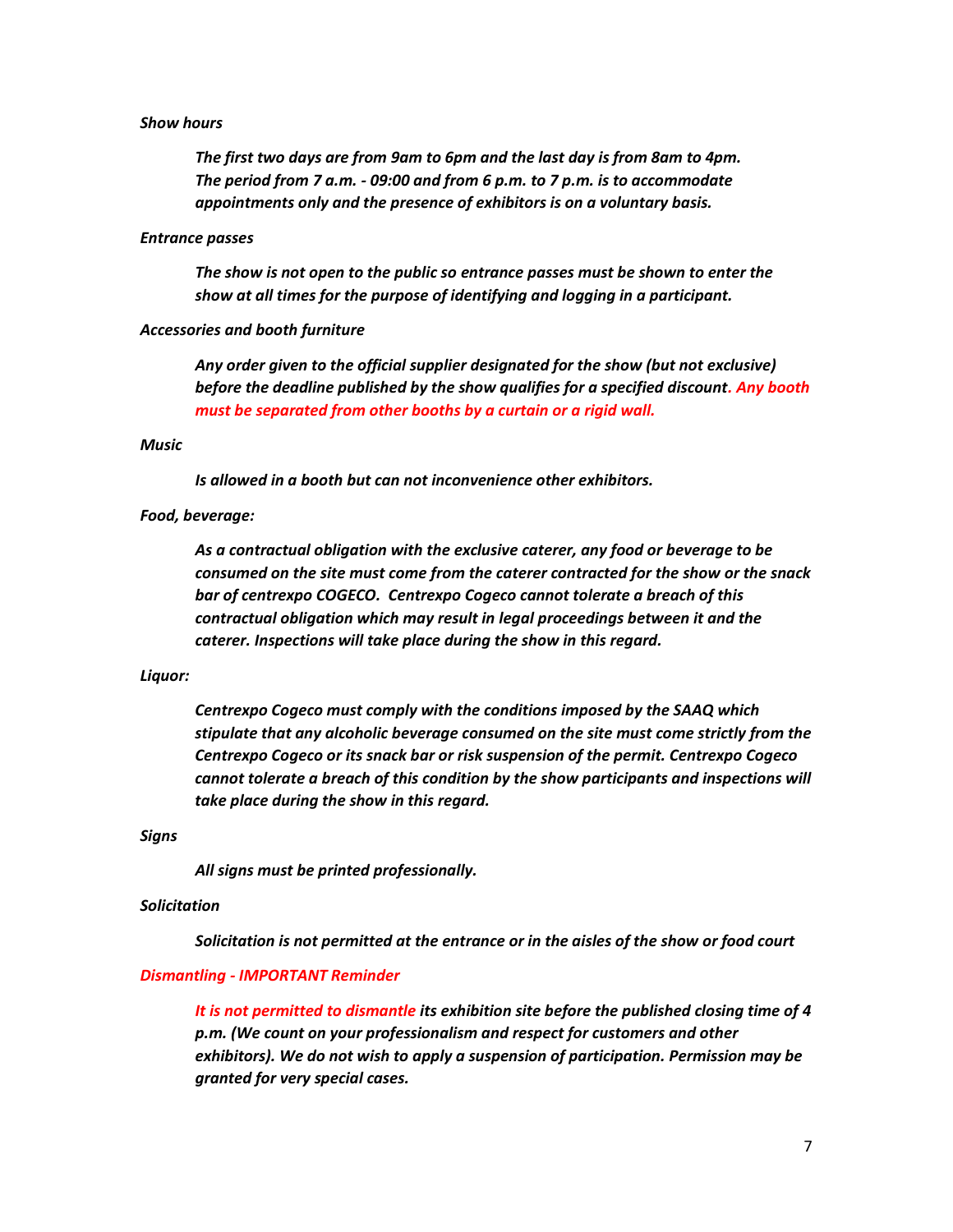#### **Fire Department Regulations**

Accessories, advertising materials, etc., must not exceed the interior space of the booth. Obstructing traffic in the aisles of the show is prohibited. All canvases or curtains must be fireproof.

IMPORTANT: Fire regulations prohibit the storage of suitcases or other containers behind curtains or other locations on the floor of the show. An inspection will take place once the set-up process is completed and any violation of this important regulation will result in the relocation of these articles.

#### **Security**

Although reasonable security measures are in place, CHAUCASE Group Inc. cannot guarantee Exhibitors against any loss whatsoever. Exhibitors must assume sole responsibility for the security of the content of their exhibition site during the event. The Exhibitor is responsible to ensuring that there is a member of his staff in his booth at all times throughout the Exhibition.

#### **Civil responsibilities**

The tenant, designated as a participant and/or exhibitor, frees the directors of the Centrexpo Cogeco where the show is held and the CHAUCASE Group Inc. from liability for physical or material damage that may be the result of the occupancy of the space rented for the exhibition, its representatives or employees or any other person under its jurisdiction. The tenant also accepts liability for any physical or material damage that may have been caused to Centrexpo Cogeco, its employees, administrators or subcontractors due to an act of negligence on its part or its staff under its jurisdiction. The owner and/or promoter of the show (CHAUCASE Group Inc) will not be held responsible for any deterioration, loss, theft or destruction of property, or the death or injury of persons in the rented space in the building regardless of the cause.

# **Advertising - Salon Guide - Technical Quote**

Width: 5'' Height: 8'' 4 colors JPEG or PDF format

High-definition.

Deadline: Juner 15<sup>th</sup>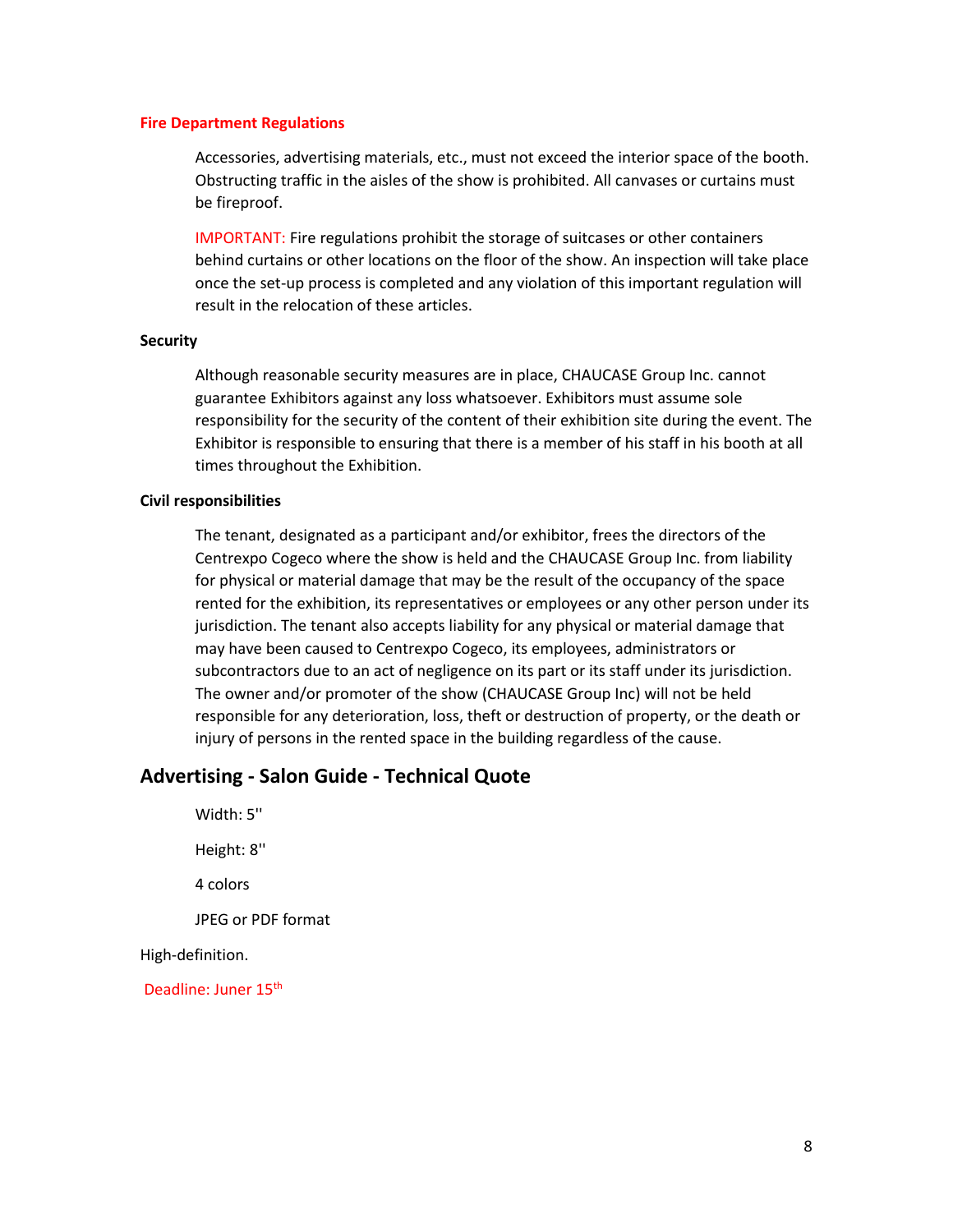# **Terms**

An applicant and signatory to the registration form acting as an unauthorized representative of a company or corporation will be held personally liable for any outstanding amount. Any order submitted to CHAUCASE Group for participation, kiosk space, advertising, electrical connection, etc., will be confirmed following receipt of payment of the order. If the payment has not been received 30 days before the show, the Application will be notified of the cancellation of the order or orders.

The applicant and any other representative of the company or corporation confirms that they have read, understood and accepted the terms of the exposure regulations published in the exhibitor's manual available on the site [www.chaucase.com](https://ssl.microsofttranslator.com/bv.aspx?ref=TAns&from=&to=en&a=www.chaucase.com)

The act of completing an application to participate in a CHAUCASE trade show confirms that the exhibition regulations published above have been read, understood and accepted by the applicant and any partner involved in the application.

# **Lodging:**

# <span id="page-10-1"></span><span id="page-10-0"></span>Hôtel Grand Times



# <span id="page-10-2"></span>Cost: ONLY ONE PRICE (subject to availability) Group code: **CHAU010822**

*Single and double occupation*

- Grand Comfort rooms \$160
- Grand Confort Plus rooms: \$160
- Vertige King suite: \$160

\$15.00 per additional person, no charge for children 12 years old or under.

Taxes (subject to change without notice according to government laws)

Lodging : 3.5% GST : 5% QST : 9.975%

*Reservation procedure . . . CONT'D . . .*